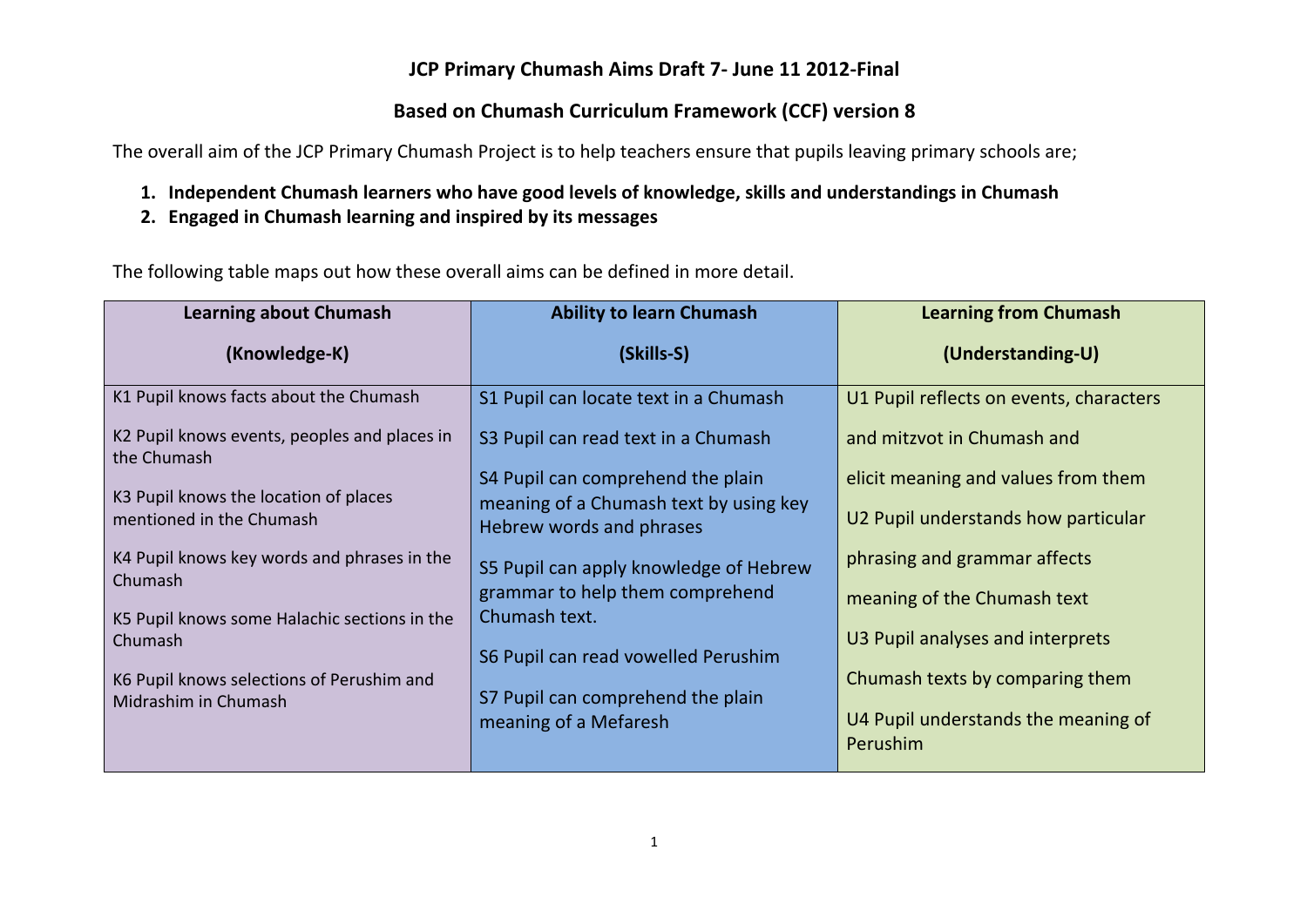### **JCP Primary Chumash Level Descriptors: Level 1**

| <b>Learning about Chumash</b>                       | <b>Ability to learn Chumash</b>            | <b>Learning from Chumash</b>           |
|-----------------------------------------------------|--------------------------------------------|----------------------------------------|
| (Knowledge-K)                                       | (Skills-S)                                 | (Understanding-U)                      |
| Level 1                                             | Level 1                                    | Level 1                                |
| i. Pupil knows that the Torah was given by          | i. Pupil can read Hebrew words (on a blank | i. Pupil can talk about a character or |
| Hashem to Moshe at Sinai (K1)                       | $page)$ (S3)                               | event in the Parashat Hashavua studied |
| ii. Pupil knows that the Chumash is the printed     |                                            | and the middot that can be learnt from |
| version of the Sefer Torah (K1)                     |                                            | them $(U1)$                            |
| iii. Pupil knows the names of the five books of the |                                            |                                        |
| Torah (K1)                                          |                                            |                                        |
| iv. Pupil can recall stories learned from Parashat  |                                            |                                        |
| Hashavua (K2)                                       |                                            |                                        |

### **JCP Primary Chumash Level Descriptors: Level 2**

| <b>Learning about Chumash</b>                                                                                                                                                                                                                                                               | <b>Ability to learn Chumash</b>                                                                                                                                                                          | <b>Learning from Chumash</b>                                                                                                                                                                                                               |
|---------------------------------------------------------------------------------------------------------------------------------------------------------------------------------------------------------------------------------------------------------------------------------------------|----------------------------------------------------------------------------------------------------------------------------------------------------------------------------------------------------------|--------------------------------------------------------------------------------------------------------------------------------------------------------------------------------------------------------------------------------------------|
| (Knowledge-K)                                                                                                                                                                                                                                                                               | (Skills-S)                                                                                                                                                                                               | (Understanding-U)                                                                                                                                                                                                                          |
| Level 2<br>i. Pupil knows that the Torah is read in the Bet<br>Knesset on Shabbat in a yearly cycle and that<br>each parashah has an identifiable name. (K1)<br>ii. Pupil knows the names of the parshiot in Sefer<br>Bereishit (K1)<br>iii. Pupil can identify the names and relationships | Level 2<br>i. Pupil can read words and phrases in isolation<br>(S3)<br>ii. Pupil comprehends the meaning of selected<br>Hebrew words and short phrases featuring in<br>the Parashat Hashavua story. (S5) | Level 2<br>i. Pupil can talk about a character or<br>event in the Parashat Hashavua studied<br>and describe the middot that can be<br>learnt from them and relate them to<br>her/his own life (U1)<br>ii. Pupil understands that a Chumash |
| between the main characters of the stories that<br>they have learned from Parashat Hashavua. (K2)<br>vi. Pupil knows that a midrash explains the<br>meaning of a Chumash text but is not part of the<br>Chumash text (K6)                                                                   |                                                                                                                                                                                                          | contains the actual words of the Torah<br>and that it must be treated with care<br>and respect. (U1)                                                                                                                                       |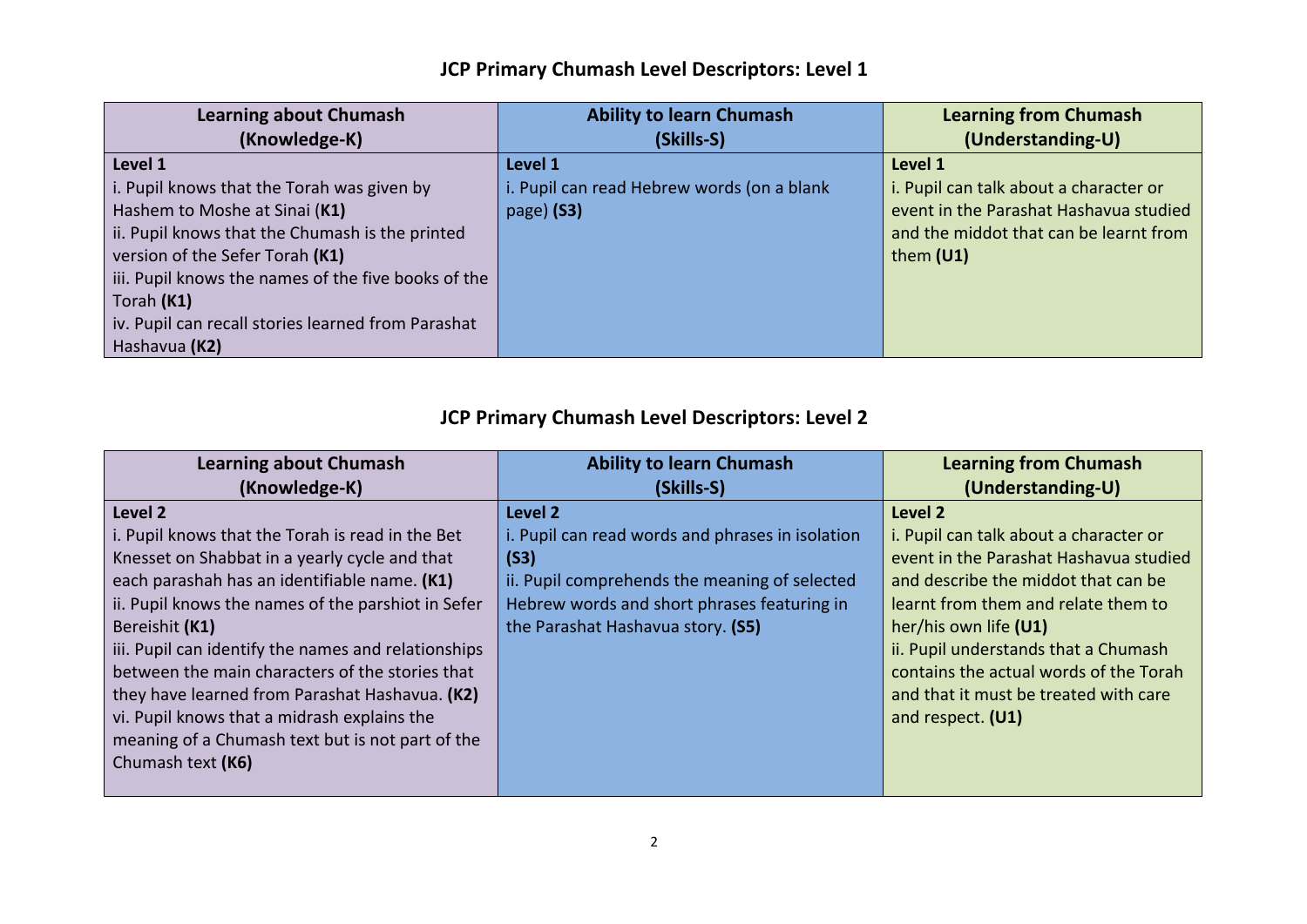# **JCP Primary Chumash Level Descriptors: Levels 3c, 3b and 3a**

| (Skills-S)<br>Level 3c                                                                                                                                                                                                                                                                                                                                    | (Understanding-U)<br>Level 3c                                                                                                                                                                                                                                                                                                                                                   |
|-----------------------------------------------------------------------------------------------------------------------------------------------------------------------------------------------------------------------------------------------------------------------------------------------------------------------------------------------------------|---------------------------------------------------------------------------------------------------------------------------------------------------------------------------------------------------------------------------------------------------------------------------------------------------------------------------------------------------------------------------------|
|                                                                                                                                                                                                                                                                                                                                                           |                                                                                                                                                                                                                                                                                                                                                                                 |
| endings of pesukim and perakim in a printed<br>Chumash (S1)<br>ii. Pupil can find the Chumash text being studied                                                                                                                                                                                                                                          | i. Pupil can talk in detail about an event or<br>character in the units studied and relate in<br>detail the values learnt from them to<br>his/her everyday life (U1)<br>ii. Pupil can identify, with support, recurring                                                                                                                                                         |
| iii. Pupil can read selected words on a Chumash<br>page. (S3)<br>iv. Pupil comprehends sections of a pasuk by<br>applying their knowledge of keywords. (S4)                                                                                                                                                                                               | words in the text studied that provide keys<br>or clues to its overall themes or messages.<br>(U2)                                                                                                                                                                                                                                                                              |
|                                                                                                                                                                                                                                                                                                                                                           | <b>Level 3b</b>                                                                                                                                                                                                                                                                                                                                                                 |
| i. Pupil can find a Chumash text anywhere in<br>Sefer Bereishit when given its perek and pasuk<br>reference and identify the etnachta (S1)<br>ii. Pupil can read words and phrases on a<br>Chumash page (S3)<br>iii. Pupil can comprehend, with support, using<br>Hebrew words in the text, some pesukim in the<br>unit studied and gain information from | i. Pupil can reflect and ask simple questions<br>about an event or character in the units<br>studied and link these questions to her own<br>experiences. (U1)<br>ii. Pupil can identify, with support, words or<br>particular phrasing in the text studied that<br>provide keys or clues to its overall themes<br>or messages (U2)<br>iii. Pupil can compare and identify, with |
|                                                                                                                                                                                                                                                                                                                                                           | i. Pupil can recognise the beginnings and<br>when given its perek and pasuk reference (S1)<br>Level 3b<br>them(S4)                                                                                                                                                                                                                                                              |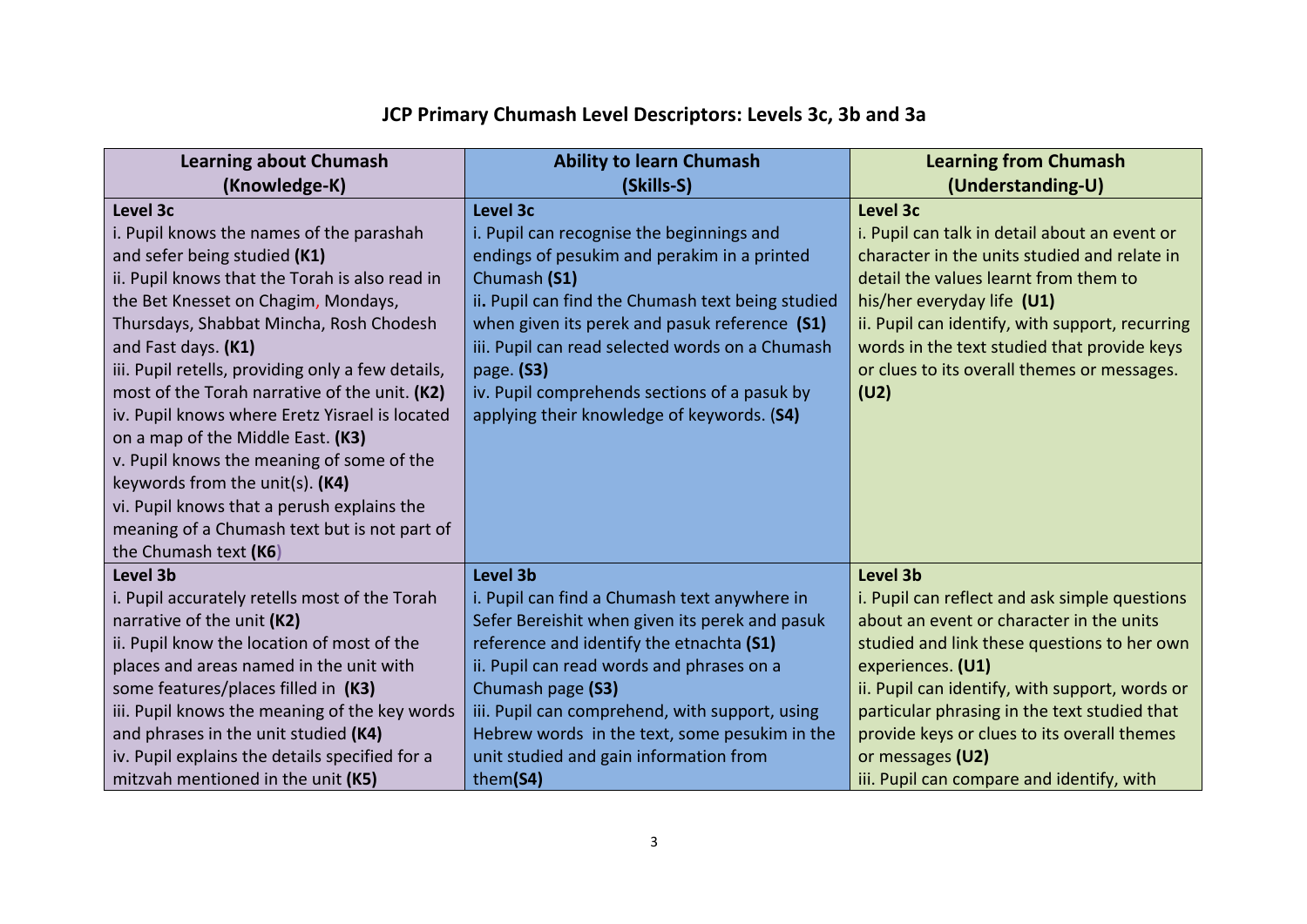|                                              | iv Pupil can identify word families (both nouns | support, similarities and differences in two  |
|----------------------------------------------|-------------------------------------------------|-----------------------------------------------|
|                                              | and verbs) and common prefixes and suffixes     | phrases they have studied (U3)                |
|                                              | 'stick-ons') in the units studied (S5)          |                                               |
| Level 3a                                     | Level 3a                                        | Level 3a                                      |
| i. Pupil names most of the characters and    | i. Pupil can read most pesukim in the units     | i. Pupil can reflect and ask deeper questions |
| places connected to the units studied (K2)   | studied accurately, accentuating syllables      | about the motives and feelings of the         |
| ii Pupil knows the location of most of the   | correctly and pausing at the etnachta. (S3)     | character studied and can relate these        |
| places and areas named in the unit (K3)      | ii. Pupil can comprehend, with support, using   | questions to her own experiences. (U1)        |
| iii. Pupil recognises word families of key   | Hebrew words in the text, most pesukim in the   | ii. Pupil can identify, with increasing       |
| words in the unit studied (K4)               | unit studied and gain information from them     | independence, words, roots or particular      |
| iv. Pupil explains which mitzvot in the unit | (S4)                                            | phrasing in the text studied that provide     |
| studied apply nowadays (K5)                  | iii. Pupil can identify simple grammatical      | keys or clues to its overall themes or        |
| v. Pupil retells in their own words the      | structures like masculine and feminine and      | messages (U2)                                 |
| commentary of a mefaresh in the unit         | singular and plural, to help them comprehend    | iii. Pupil can compare and identify, with     |
| studied (K6)                                 | pesukim being studied (S5)                      | support, similarities and differences in two  |
|                                              |                                                 | texts they have studied (U3)                  |
|                                              |                                                 | iv. Pupil can explain, with support, the      |
|                                              |                                                 | reason why a commentary of Rashi in the       |
|                                              |                                                 | unit studied comments on a word or phrase     |
|                                              |                                                 | (U4)                                          |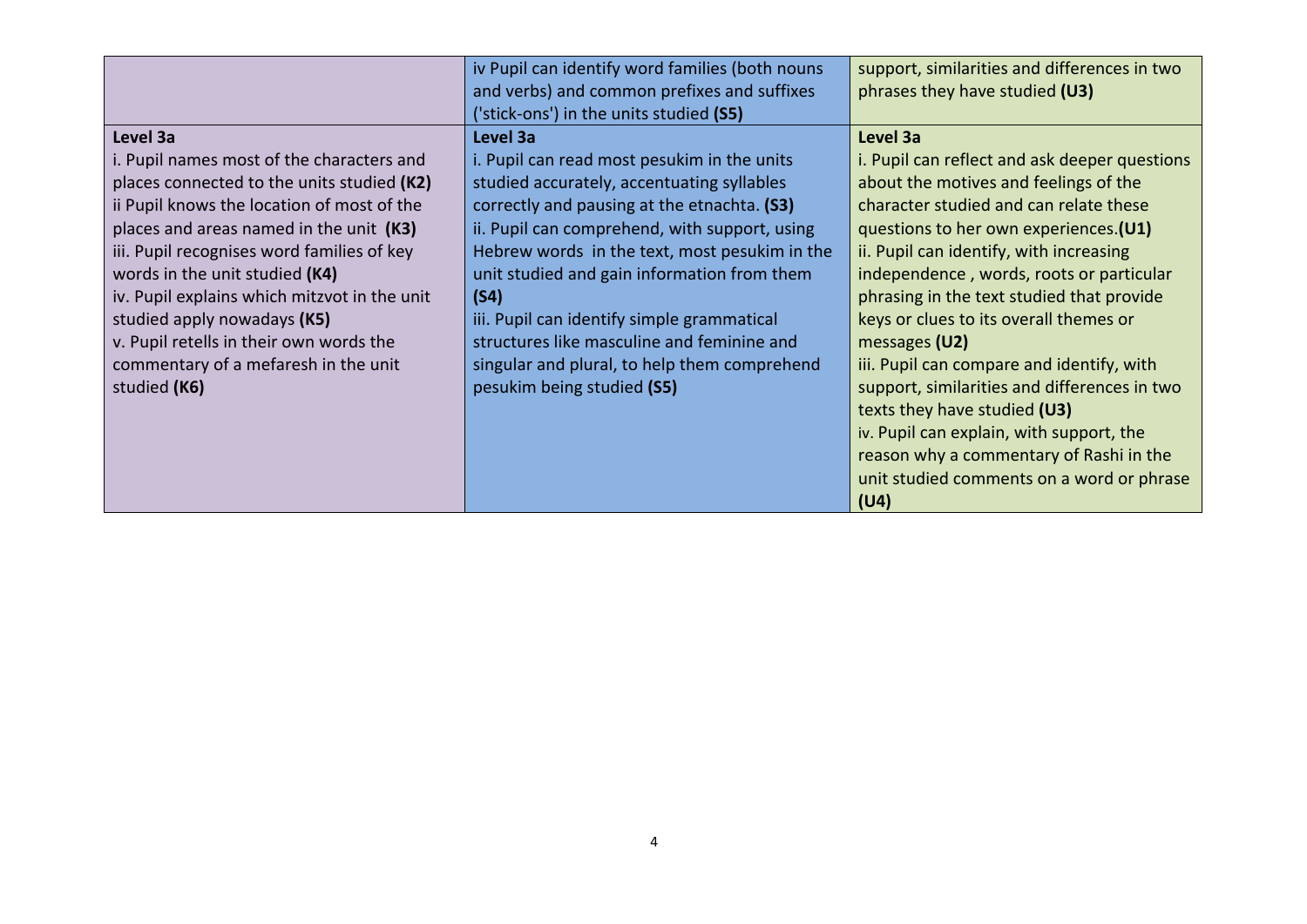| <b>Learning about Chumash</b>                                                                                                                                                                                   | <b>Ability to learn Chumash</b>                                                                                             | <b>Learning from Chumash</b>                                                                                                                                                                                                                                                                                                                                                                                                                                                                                                                                                                                                                                                                   |
|-----------------------------------------------------------------------------------------------------------------------------------------------------------------------------------------------------------------|-----------------------------------------------------------------------------------------------------------------------------|------------------------------------------------------------------------------------------------------------------------------------------------------------------------------------------------------------------------------------------------------------------------------------------------------------------------------------------------------------------------------------------------------------------------------------------------------------------------------------------------------------------------------------------------------------------------------------------------------------------------------------------------------------------------------------------------|
| (Knowledge-K)                                                                                                                                                                                                   | (Skills-S)                                                                                                                  | (Understanding-U)                                                                                                                                                                                                                                                                                                                                                                                                                                                                                                                                                                                                                                                                              |
| Level 4c<br>i. Pupil knows that the Torah is also read<br>on Chol Hamoed, Chanukah and Purim<br>(K1)<br>ii. Pupil knows the role of a perush or<br>midrash in extending and amplifying the<br>Chumash text (K6) | Level 4c<br>i. Pupil can find a Chumash text anywhere in Sefer<br>Bereishit and identify the etnachta and sof pasuk<br>(S1) | Level 4c<br><i>i.</i> Pupil asks and responds to questions<br>about characters, events or mitzvot in the<br>units studied and link these questions and<br>responses, with support, to her own<br>experiences and feelings (U1)<br>ii. Pupil can identify, independently, words,<br>roots or particular phrasing in the text<br>studied that provide keys or clues to its<br>overall themes or messages (U2)<br>iii. Pupil can infer meaning, with support,<br>from the similarities and differences of<br>two texts they have studied (U3)<br>iv. Pupil can explain, with little support, the<br>reason why a commentary of Rashi in the<br>unit studied comments on a word or<br>phrase. (U4) |

## **JCP Primary Chumash Level Descriptors: Levels 4c, 4b and 4a**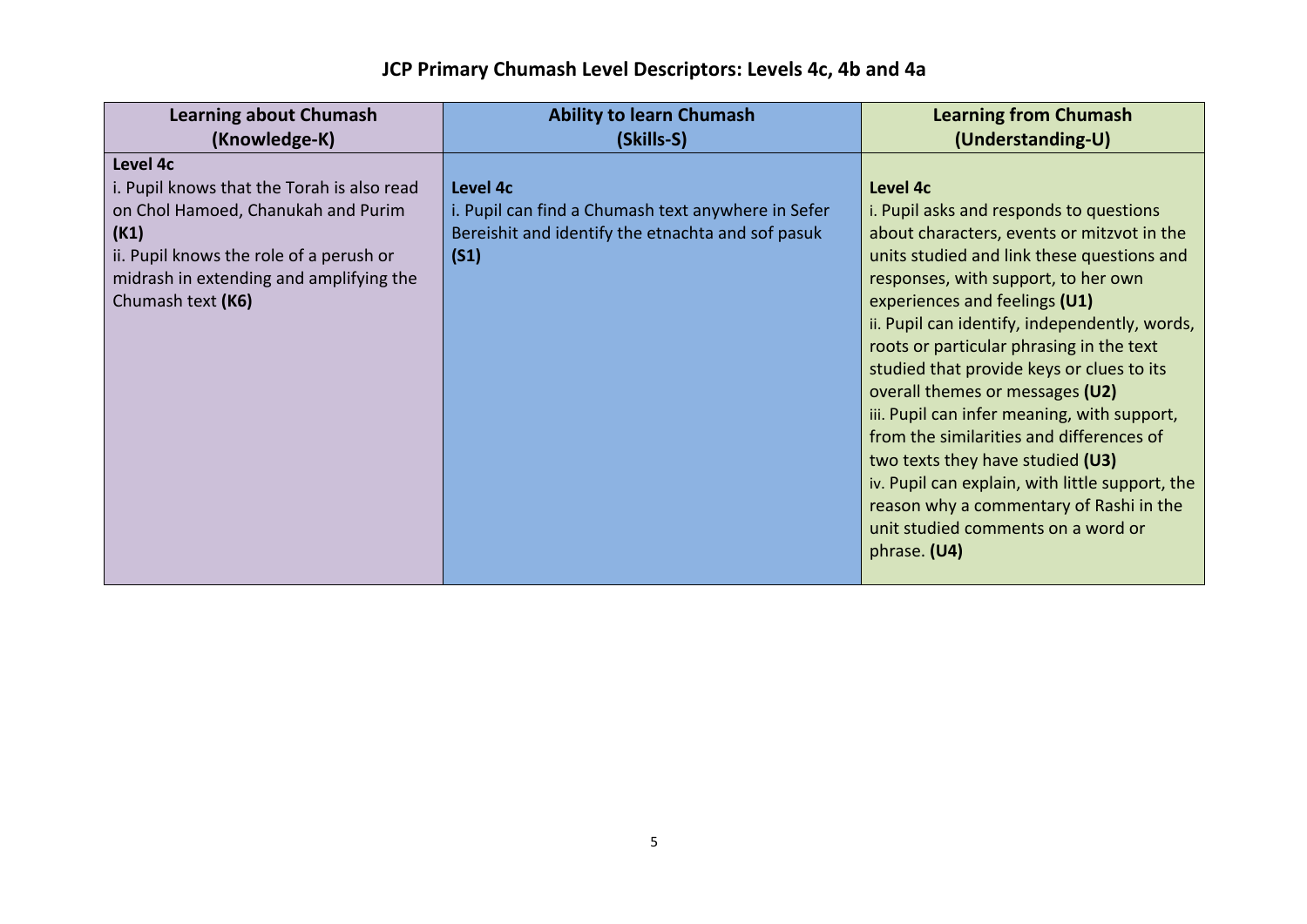| Level 4b<br>i. Pupil knows that the Torah consists of<br>the Written and Oral Law (written in the<br>Mishna and Talmud) (K1)<br>ii. Pupil places in chronological order<br>events occurring in the narrative of the<br>units. (K2)<br>iii. Pupil recognises the meaning of key<br>words and phrases in this unit and all<br>previous units (K4)<br>iv. Pupil explains examples of how the<br>Oral Law helps us to practice mitzvot (K5)<br>v. Pupil knows the names of some<br>mefarshim and some of their biographical<br>details (K6) | Level 4b<br>i. Pupil can find Torah text in any Sefer of the Chumash<br>when given its perek and pasuk reference (S1)<br>ii. Pupil can read all pesukim in the units studied<br>accurately and fluently, using etnachta and sof pasuk (S3)<br>iii. Pupil can summarise, using Hebrew words in the text,<br>the main messages of a Chumash text studied. (S4)<br>iv. Pupil can apply their knowledge of word families and<br>shorashim as well as prefixes and suffixes to new words<br>to help them comprehend a pasuk being studied (S5)<br>v. Pupil can comprehend the plain meaning of a simple<br>mefaresh(im) with support (S7) | Level 4b<br>i. Pupil asks and responds sensitively to<br>questions about characters, events or<br>mitzvot in the units studied and link these<br>questions and responses, to his own<br>experiences and feelings. He also<br>recognises that some questions are<br>difficult to answer. (U1)<br>ii. Pupil can explain, independently, the<br>reason why a commentary of Rashi in the<br>unit studied comments on a word or<br>phrase. (U4)                                                                                              |
|-----------------------------------------------------------------------------------------------------------------------------------------------------------------------------------------------------------------------------------------------------------------------------------------------------------------------------------------------------------------------------------------------------------------------------------------------------------------------------------------------------------------------------------------|--------------------------------------------------------------------------------------------------------------------------------------------------------------------------------------------------------------------------------------------------------------------------------------------------------------------------------------------------------------------------------------------------------------------------------------------------------------------------------------------------------------------------------------------------------------------------------------------------------------------------------------|-----------------------------------------------------------------------------------------------------------------------------------------------------------------------------------------------------------------------------------------------------------------------------------------------------------------------------------------------------------------------------------------------------------------------------------------------------------------------------------------------------------------------------------------|
| Level 4a<br>i. Pupil knows almost all the important<br>places and geographical features that are<br>connected to most of the units studied<br>(K3)<br>ii. Pupil recognises an increasingly<br>growing number of shoresh forms of the<br>verb keywords and word families of most<br>of the nouns studied in the units (K4)<br>iii. Pupil knows the names of all the<br>mefarshim in the units studied and their<br>biographical details (K6)                                                                                             | Level 4a<br>i. Pupil can apply their knowledge of simple grammatical<br>structures like masculine and feminine, singular and<br>plural, to help them comprehend pesukim being studied<br>(S5)<br>ii. Pupil can comprehend the plain meaning of a more<br>difficult mefaresh(im) with support (S7)                                                                                                                                                                                                                                                                                                                                    | Level 4a<br>i. Pupil asks moral questions about the<br>behaviour of characters in the units<br>studied. He proposes and debates possible<br>solutions, linking these questions and<br>responses, to his own experiences and<br>feelings. (U1)<br>ii. Pupil can infer meaning, independently,<br>from the similarities and differences of<br>two texts they have studied (U3)<br>iii. Pupil can explain, independently, the<br>reason why any perush (e.g. Rashi, Ibn<br>Ezra) in the unit studied comments on a<br>word or phrase. (U4) |